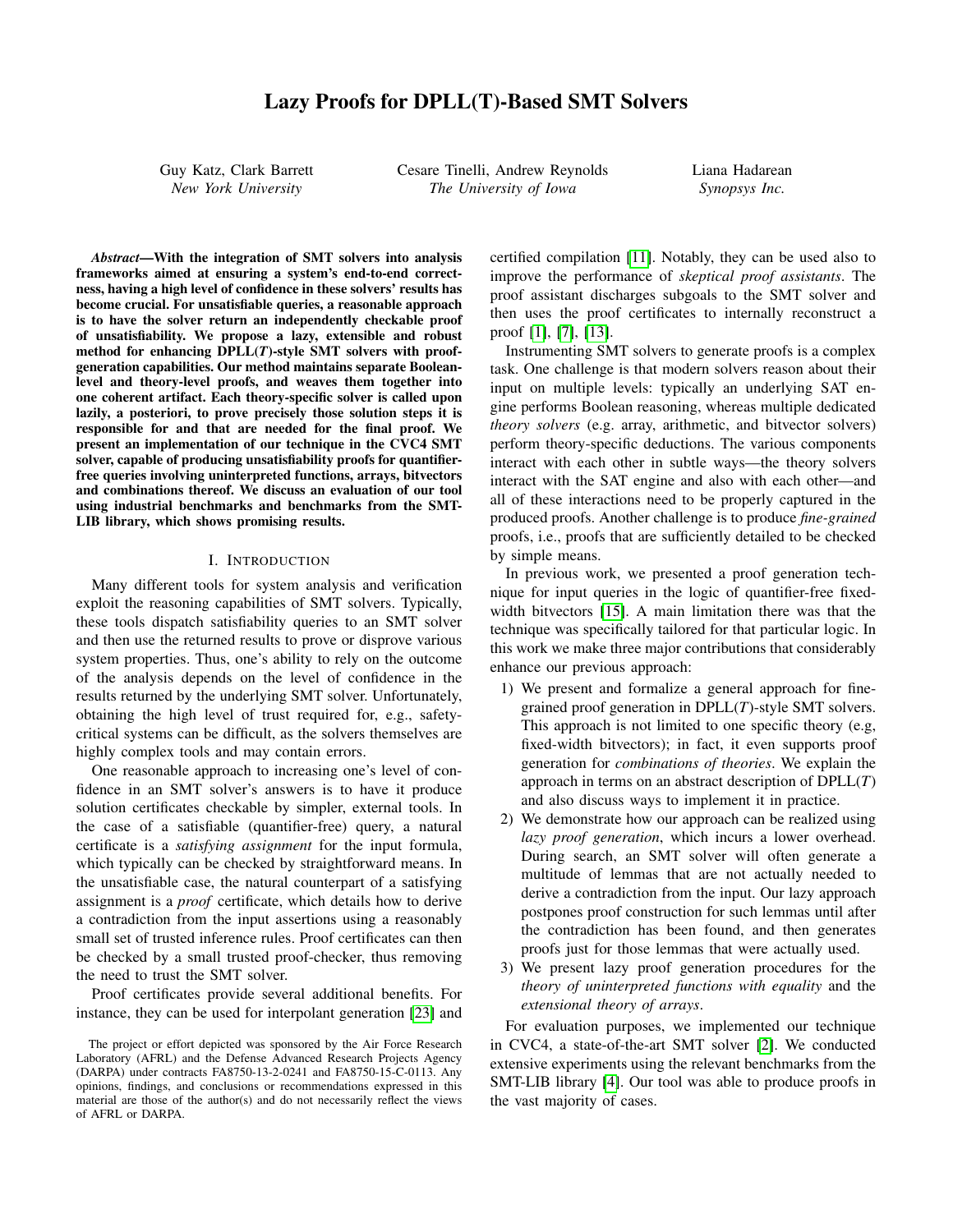Before describing our work, we give a high-level description of the DPLL(*T*) framework for SMT solvers in Section [II.](#page-1-0) Next, in Section [III,](#page-2-0) we explain how proofs of unsatisfiability can be generated in a DPLL(*T*) setting. In Section [IV](#page-4-0) we discuss our approach to lazy proof production, and in Section [V](#page-4-1) we cover proof production for three theories: uninterpreted functions, arrays, and fixed-width bitvectors. An experimental evaluation of our approach is summarized in Section [VI,](#page-6-0) followed by a discussion of related work in Section [VII,](#page-7-8) and a few concluding remarks in Section [VIII.](#page-7-9)

# II. DPLL(*T*)-BASED SMT SOLVERS

<span id="page-1-0"></span>In its most general formulation, SMT is the problem of determining the satisfiability of a set of formulas in some background theory  $T$ . This work focuses on quantifier-free formulas and on SMT solvers based on the DPLL(*T*) architecture [\[21\]](#page-7-10), which modularly combines a generic CDCL SAT solver (the *SAT engine*) with one or more reasoners (the *theory solvers*). Each theory solver decides the satisfiability of *constraints* (i.e., conjunctions of ground literals), in a specific background theory. Commonly supported theories include equality over uninterpreted functions  $(T_{\text{UF}})$ , linear arithmetic over the integers  $(T<sub>LIA</sub>)$  or the reals  $(T<sub>LRA</sub>)$ , fixedwidth bitvectors  $(T_{BV})$ , arrays  $(T_{AX})$ , and their combinations.

*Abstract DPLL(*T*) Framework.* We follow a recent abstract formalization of DPLL(*T*)-style SMT solvers by Reynolds *et al.* [\[22\]](#page-7-11), which in turn is an elaboration of the one first introduced by Nieuwenhuis *et al.* [\[21\]](#page-7-10). We consider a background theory T that is a combination of m theories  $T_1, \ldots, T_m$  with respective many-sorted (i.e., typed) signatures  $\Sigma_1, \ldots, \Sigma_m$ . For convenience, and without loss of generality, we assume that the theories have no predicate symbols besides equality<sup>[1](#page-1-1)</sup> and that they all have the same set S of sort symbols. We also assume that the theories share no function symbols except for a set  $C = \bigcup_{S \in \mathbf{S}} C_S$  of constant symbols (functions of arity 0), where each  $C_S$  is a distinguished infinite set of *free* (i.e., uninterpreted) constants of sort S.

 $DPLL(T)$  solvers can be formalized abstractly as state transition systems defined by a set of transition rules. The states of the transition system are either the distinguished state fail or triples of the form  $\langle M, F, C \rangle$ , where

- M, the current *context*, is a sequence of literals and *decision points* •,
- $\bullet$  F is a set of ground clauses derived from the original input formula, and
- $\bullet$  C is either the empty set or a singleton set containing a ground clause, the current *conflict clause*.

Each context  $M$  can be factored uniquely into a concatenation of the form  $M_0 \bullet M_1 \bullet \cdots \bullet M_n$ , where the  $M_i$ 's contain no decision points. For every  $0 \le i \le n$  we call  $M_i$  the *i'th decision level* of  $M$ , and denote with  $M^{[i]}$  the subsequence  $M_0 \bullet \cdots \bullet M_i$ . Each atom of a clause in  $F \cup C$  is *pure*, in the sense that it has signature  $\Sigma_i$  for some  $i \in \{1, \ldots, m\}$ . Note that two atoms in the same clause can have different signatures, and when they do they share at most the constants in  $C$ . Input formulas can always be converted to this form while preserving satisfiability in T.

The initial state of the transition system is  $\langle \emptyset, F_0, \emptyset \rangle$ , where  $F_0$  is a given set of clauses to be checked for satisfiability (i.e., the input formula). The expected final states are either fail, when  $F_0$  is unsatisfiable in T, or  $\langle M, F, \emptyset \rangle$  where M is satisfiable in T, F is equisatifiable with  $F_0$  in T, and M propositionally entails F.

The possible behaviors of the system are defined by a set of non-deterministic transition rules that specify a set of successor states for any given state. These rules are depicted in Figure [1](#page-2-1) in *guarded assignment form* [\[17\]](#page-7-12).<sup>[2](#page-1-2)</sup> A rule applies to a state s if all of its premises hold for s.

In the rules, M, F, and C denote, respectively, the context, clause set, and conflict component of the current state. The conclusion describes how each component is changed, if at all. We write l to denote the complement of literal l and  $l \prec_M$  $l'$  to indicate that  $l$  occurs before  $l'$  in M. The function lev maps each literal of M to the (unique) decision level in which it occurs. The set Lit<sub>F</sub> (resp., Lit<sub>M</sub>) consists of all literals in F (resp., in M) and their complements. For  $i = 1, \ldots, m$ , the set Lit<sub>M</sub> $\vert_i$  consists of the  $\Sigma_i$ -literals of Lit<sub>M</sub>. Int<sub>M</sub> is the set of all *interface literals* of M: the equalities and disequalities between *shared constants*, where the set of shared constants is  $\{c \mid \text{constant } c \text{ occurs in } \text{Lit}_M\}_{i}$  and  $\text{Lit}_M\vert_{j}$ , for some  $1 \leq$  $i < j \le m$ }. The index i for the rules  $\mathsf{Prop}_i$ , Confl<sub>i</sub>, Learn<sub>i</sub>, and  $\text{Exp}|_i$  ranges from 1 to m. In those rules,  $\models_i$  denotes validity in the theory  $T_i$ . Clauses are implicitly processed modulo associativity, commutativity and idempotency of ∨.

*Modeling Solver Behavior.* Rules Dec, Prop, Expl, Confl, Fail, Learn, and Backj model the behavior of the SAT engine, which treats atoms as Boolean variables. In particular, Confl and Expl model the conflict discovery and analysis mechanism used by CDCL SAT solvers [\[18\]](#page-7-13). The remaining rules model the interaction between the SAT engine and the individual theory solvers within the overall SMT solver. The rules maintain the invariant that every conflict clause and learned clause is entailed in T by the initial clause set.

Generally speaking, the system uses the SAT engine to construct the context M as a truth assignment for the clauses in F, as if those clauses were propositional. However, it periodically asks the solver of each theory  $T_i$  to check if the set of  $\Sigma_i$ -constraints in M is unsatisfiable in  $T_i$  or entails some yet-undetermined literal from Lit<sub>F</sub>  $\cup$  Int<sub>M</sub>. In the first case, the theory solver returns an *explanation* of the unsatisfiability as a conflict clause, which is modeled by rule Confl<sub>i</sub>. The propagation of entailed theory literals and the extension of the conflict analysis mechanism to them is modeled by rules Prop<sub>i</sub> and Expl<sub>i</sub>. We assume (as in [\[21\]](#page-7-10)) that each  $T_i$ -solver provides an explain, method with the property that if  $l$  is a

<span id="page-1-1"></span><sup>1</sup>Other predicate symbols can be expressed as function symbols with return sort Bool, interpreted as the Booleans in each theory.

<span id="page-1-2"></span><sup>2</sup>To simplify the presentation, we do not consider here rules that model the forgetting of learned lemmas or restarts of the SMT solver.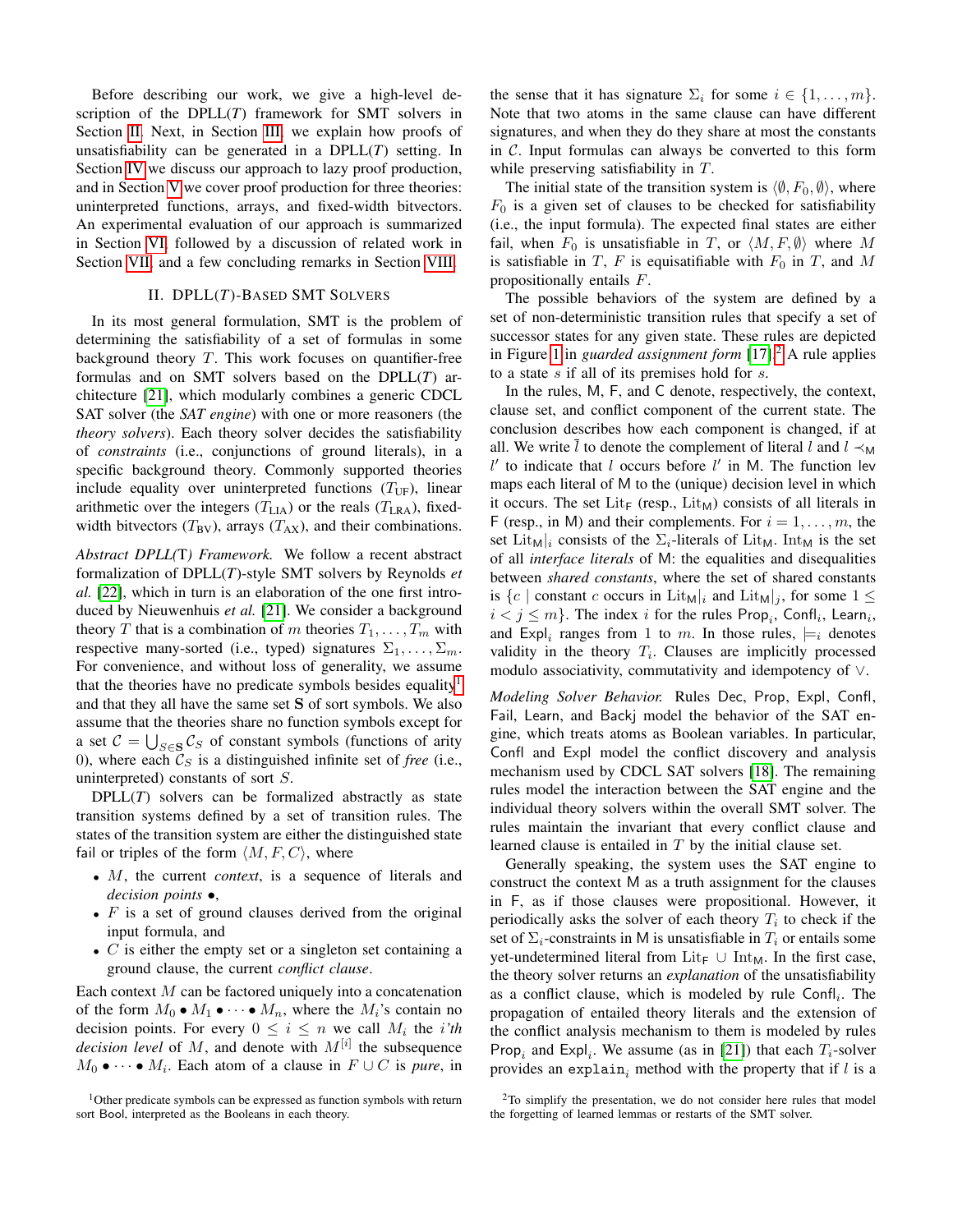<span id="page-2-1"></span>
$$
\begin{array}{llll}\n\text{Dec} & \underbrace{l \in \text{Lit}_{\mathsf{f}} \cup \text{Int}_{\mathsf{M}} \quad l, \overline{l} \notin \mathsf{M}}_{\mathsf{M} \ := \mathsf{M} \bullet \ l} & \text{Confl} & \underbrace{C = \emptyset \quad l_1 \vee \cdots \vee l_n \in \mathsf{F} \quad \overline{l_1}, \ldots, \overline{l_n} \in \mathsf{M}}_{\mathsf{G} \ := \{l_1 \vee \cdots \vee l_n \vee l\}} & \text{Fail} & \underbrace{C \neq \emptyset \bullet \notin \mathsf{M}}_{\text{fail}} \\
\text{Prop} & \underbrace{l_1 \vee \cdots \vee l_n \vee l \in \mathsf{F} \quad \overline{l_1}, \ldots, \overline{l_n} \in \mathsf{M} \quad l, \overline{l} \notin \mathsf{M}}_{\mathsf{M} \ := \mathsf{M} \ l} & \text{Backj} & \underbrace{C = \{l_1 \vee \cdots \vee l_n \vee l\}}_{\mathsf{C} \ := \emptyset} & \text{M} \ := \mathsf{M}^{[i]} \ l} \\
\text{Expl}_i & \underbrace{C = \{\overline{l} \vee D\} \quad l_1 \vee \cdots \vee l_n \vee l \in \mathsf{F} \quad \overline{l_1}, \ldots, \overline{l_n} \prec_{\mathsf{M} \ l} \quad l \text{earn} \quad \overline{C = \emptyset} \quad \overline{l_1} \vee \cdots \vee l_n \quad \overline{l_1}, \ldots, \overline{l_n} \in \mathsf{M}} \\
\text{Expl}_i & \underbrace{C = \{\overline{l} \vee D\} \quad \underset{\mathsf{C} \ := \{l_1 \vee \cdots \vee l_n \vee l \quad \overline{l_1}, \ldots, \overline{l_n} \prec_{\mathsf{M} \ l} \quad l \text{earn} \quad l, \ldots, \underbrace{C = \emptyset} \quad \underset{\mathsf{C} \ := \{l_1 \vee \cdots \vee l_n \quad \overline{l_1}, \ldots, \overline{l_n} \in \mathsf{M}}{C} \\
\text{Prop}_i & \underbrace{l \in \text{Lit}_{\mathsf{
$$

Figure 1: State transition rules. In Learn<sub>i</sub>, x is a (possibly empty) tuple of variables; c is a tuple of fresh constants from  $C$  of the same sort as x.

<span id="page-2-2"></span>

| М                             | F                                                                                                              | C              | Rule                          |  |  |
|-------------------------------|----------------------------------------------------------------------------------------------------------------|----------------|-------------------------------|--|--|
|                               | $1 \vee \overline{2}$ , $\overline{1} \vee \overline{2}$ , $2 \vee 3$ , $\overline{3} \vee 2$                  | Ø              | Dec                           |  |  |
| $\bullet$ 1                   | $1 \vee \overline{2}$ , $\overline{1} \vee \overline{2}$ , $2 \vee 3$ , $\overline{3} \vee 2$                  | Ø              | Prop $(1 \vee 2)$             |  |  |
| $\bullet$ 1 $\overline{2}$    | $1 \vee \overline{2}$ , $\overline{1} \vee \overline{2}$ , $2 \vee 3$ , $\overline{3} \vee 2$                  | Ø              | Prop $(2 \vee 3)$             |  |  |
| $\bullet$ 1 $\overline{2}$ 3  | $1 \vee \overline{2}$ , $\overline{1} \vee \overline{2}$ , $2 \vee 3$ , $\overline{3} \vee 2$                  | Ø              | Confl $(\bar{3} \vee 2)$      |  |  |
| $\bullet$ 1 $\overline{2}$ 3  | $1 \vee \overline{2}$ , $\overline{1} \vee \overline{2}$ , $2 \vee 3$ , $\overline{3} \vee 2$                  | $3 \vee 2$     | Expl $(2 \vee 3)$             |  |  |
| $\bullet$ 1 $\overline{2}$ 3  | $1 \vee \overline{2}$ , $\overline{1} \vee \overline{2}$ , $2 \vee 3$ , $\overline{3} \vee 2$                  | $\overline{2}$ | Expl $(\bar{1} \vee \bar{2})$ |  |  |
| $\bullet$ 1 $\overline{2}$ 3  | $1 \vee \overline{2}$ , $\overline{1} \vee \overline{2}$ , $2 \vee 3$ , $\overline{3} \vee 2$                  | ī              | Learn $(1)$                   |  |  |
| $\bullet 1\bar{2}3$           | $1 \vee \overline{2}$ , $\overline{1} \vee \overline{2}$ , $2 \vee 3$ , $\overline{3} \vee 2$ , $\overline{1}$ | $\overline{1}$ | Backj $(1)$                   |  |  |
| $\overline{1}$                | $1 \vee \overline{2}$ , $\overline{1} \vee \overline{2}$ , $2 \vee 3$ , $\overline{3} \vee 2$ , $\overline{1}$ | Ø              | Prop $(1 \vee 2)$             |  |  |
| $\overline{1}$ $\overline{2}$ | $1 \vee 2$ , $1 \vee 2$ , $2 \vee 3$ , $3 \vee 2$ , $1$                                                        | Ø              | Prop $(2 \vee 3)$             |  |  |
| $\bar{1}$ $\bar{2}$ 3         | $1 \vee 2$ , $1 \vee 2$ , $2 \vee 3$ , $3 \vee 2$ , 1                                                          | Ø              | Confl $(3 \vee 2)$            |  |  |
| $\bar{1}\bar{2}3$             | $1 \vee \overline{2}$ , $\overline{1} \vee \overline{2}$ , $2 \vee 3$ , $\overline{3} \vee 2$ , $\overline{1}$ | $3 \vee 2$     | Expl $(2 \vee 3)$             |  |  |
| $\bar{1}$ $\bar{2}$ 3         | $1 \vee 2$ , $1 \vee 2$ , $2 \vee 3$ , $3 \vee 2$ , 1                                                          | $\overline{2}$ | Expl $(1 \vee 2)$             |  |  |
| $\bar{1}\bar{2}3$             | $1 \vee 2$ , $1 \vee 2$ , $2 \vee 3$ , $3 \vee 2$ , 1                                                          | $\mathbf{1}$   | Expl $(1)$                    |  |  |
| $\bar{1}\bar{2}3$             | $1 \vee \overline{2}$ , $\overline{1} \vee \overline{2}$ , $2 \vee 3$ , $\overline{3} \vee 2$ , $\overline{1}$ | $\perp$        | Fail                          |  |  |
| fail                          |                                                                                                                |                |                               |  |  |

Figure 2: An execution using only propositional rules.

literal propagated by the solver, then  $explan_i(l)$  returns a subset  $\{\bar{l}_1, \bar{l}_2, \ldots, \bar{l}_n\}$  of M, such that  $\models_i l_1 \vee l_2 \vee \cdots \vee l_n \vee l$ . The inclusion of the interface literals  $Int_M$  in rules Dec and Prop<sub>i</sub> achieves the effect of the Nelson-Oppen combination method [\[10\]](#page-7-14), [\[25\]](#page-7-15). Rule Learn<sub>i</sub> models theory solvers following the splitting-on-demand paradigm [\[5\]](#page-7-16). When asked about the satisfiability of the set of  $\Sigma_i$ -literals in M, such solvers may return instead a *splitting lemma*, a clause encoding a guess that needs to be made about those literals before the solver can determine their satisfiability. The set  $L_i$  in the rule is a finite set consisting of *additional* literals, i.e., not present in the original formula in F, which may be generated by splitting-on-demand theory solvers.

# III. GENERATING PROOFS IN DPLL(*T*)

<span id="page-2-3"></span><span id="page-2-0"></span>One can prove that the transition rules defined in Section [II](#page-1-0) are *refutation sound*: if an execution starting with  $\langle \emptyset, F_0, \emptyset \rangle$ ends with fail, then  $F_0$  is unsatisfiable in T. We discuss below how to generate unsatisfiability proofs from such executions.

*Example 1:* Figure [2](#page-2-2) shows an example of an execution from an initial state to fail, using only propositional rules. In the figure, we abstract clause atoms by numbers to stress that they are treated purely propositionally by these rules. The *Rule* column shows the rule used for each transition, together with the clause the rule was applied to. We observe that Fail could have been applied right after the second application of Confl; however, we show instead a longer execution that regresses (with Expl) the conflict clause  $\bar{3} \vee 2$  to the empty clause  $\perp$ . As we discuss later, the applications of Expl are needed for proof generation. Note that the second occurrence of  $\bar{3}$ ∨2 as a conflict could have been avoided by learning the conflict clause 2 as soon as it was generated. Then, a shorter execution leading to fail would have been possible.

### *A. Proof Generation for Propositional Unsatisfiability.*

Given a failed execution from an input set  $F_0$  that uses only propositional clauses, as in Example [1,](#page-2-3) one can construct a proof that  $F_0$  is (propositionally) unsatisfiable. Intuitively, we can understand a failed execution as trying to construct a *refutation tree*: a tree of clauses built from the leaves, which are either clauses in  $F_0$  or learned clauses, down to the root ⊥, where each non-leaf node is a propositional resolvent of its children. Thus, a failed execution can be translated into a Boolean resolution proof in a straightforward manner.

Observe, however, that a refutation tree provides only part of the full proof, since it only shows the unsatisfiability of the initial clause set *plus* some set of learned clauses. Thus, to complete the proof one also needs to prove that each learned clause is a consequence of the initial clause set. This can be performed similarly to how conflict analysis is performed in CDCL solvers [\[16\]](#page-7-17): every learned clause is the result of an application of the Confl rule and possibly a series of Expl rules. A sequence of resolution applications to the clauses to which these rules were applied produces the learned clause.

Figure [3](#page-3-0) depicts a refutation tree for the execution in Figure [2.](#page-2-2) The tree shows the final resolution proof once all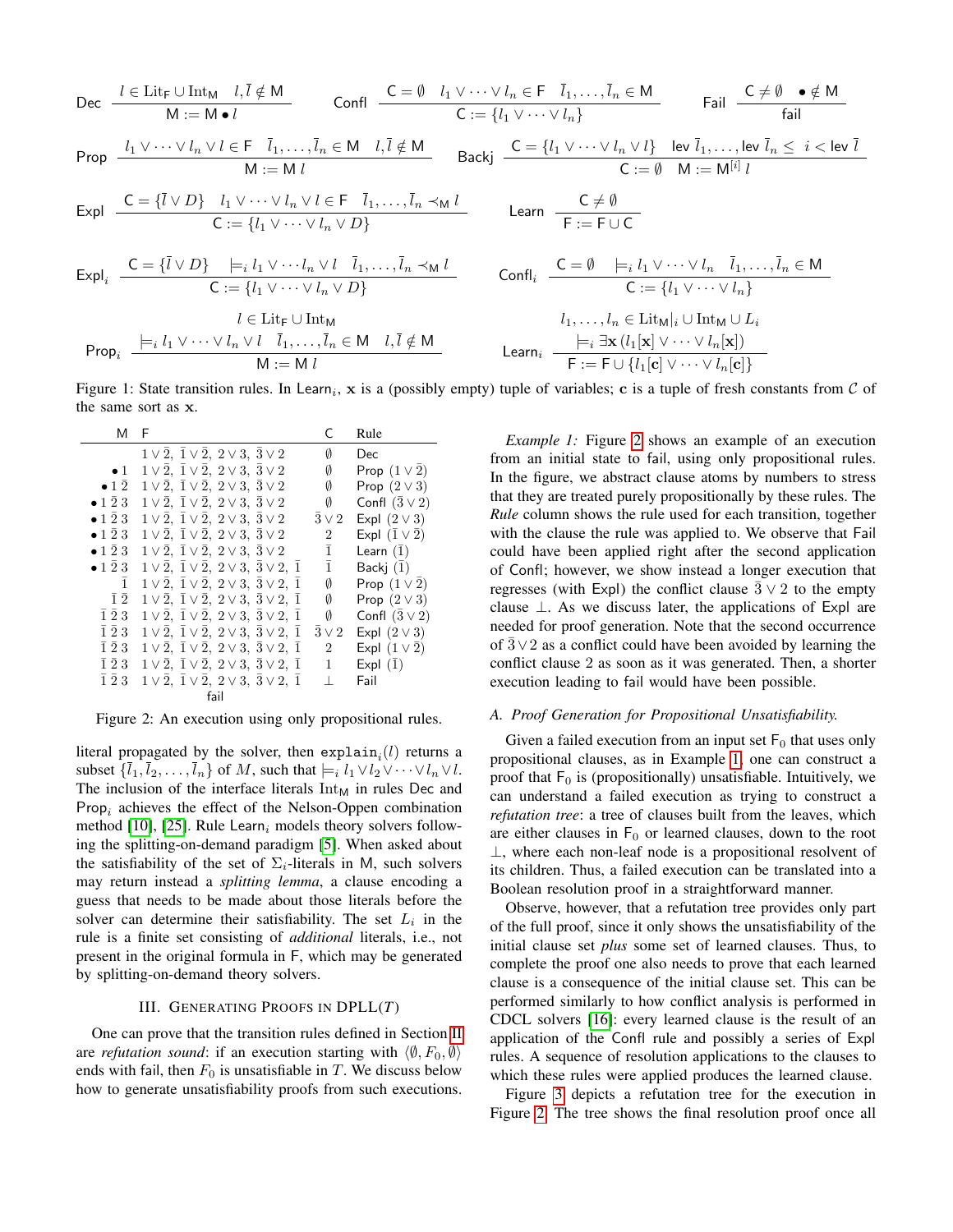<span id="page-3-0"></span>

Figure 3: A refutation tree (on the left) with a sub-proof for a learned clause (on the right).

the needed clauses have been learned. Its leaves are the input clauses  $\bar{3} \vee 2$ ,  $3 \vee 2$  and  $1 \vee \bar{2}$ , and the learned clause  $\bar{1}$ . The tree itself is constructed simply by revisiting the applications of rules Confl and Expl that led to the conflict clause ⊥, since each application of Expl produces a new conflict clause as the resolvent of the current conflict clause and an initial or learned clause. A separate proof is constructed for the learned clause  $\overline{1}$ , from the applications of Confl and Expl that generated it. In general, this recursive proof-tree generation process always terminates because each learned clause is derived from initial clauses and previously learned ones. It can be implemented in practice by keeping track of the various applications of Expl.

### *B. Proof Generation for Unsatisfiability Modulo Theories.*

Executions ending in fail that involve the use of the nonpropositional transition rules can also be seen as attempts to construct a refutation tree. This time, however, the leaves of the tree can include, in addition to initial and propositionally learned clauses, also *theory lemmas*—a name we give to clauses that come from the Confl<sub>i</sub>, Learn<sub>i</sub>, and  $\text{Expl}_i$  rules. Thus, the full proof tree requires combining propositional resolution proofs, produced by the SAT engine, with theoryspecific proofs for each theory lemma.

To make this possible, we require each  $T_i$ -solver to provide a method provideProo $\boldsymbol{\mathrm{f}}_i$  that takes as input a theory lemma and returns a proof of that lemma using theory-specific proof rules.<sup>[3](#page-3-1)</sup> Then, a full proof tree can be constructed as before, by visiting the application of rules that led to the final conflict clause  $\perp$ . When visiting applications of  $Expl_i$ , the conflict clause  $l_1 \vee \cdots \vee l_n \vee D$  is obtained by resolving  $l \vee D$  with the theory lemma  $E = l_1 \vee \cdots l_n \vee l$ . We then call provideProof<sub>i</sub> on  $E$  to obtain the missing part of the proof. Rule Confl<sub>i</sub> adds a conflict clause  $C = l_1 \vee \cdots \vee l_n$ , which may end up as a leaf in a refutation tree. Thus,  $C$  is also a theory lemma and we call provideProof<sub>i</sub> on it if we encounter it during proof construction. Finally, rule Learn<sub>i</sub> adds the clause  $D = l_1[c] \vee \cdots \vee l_n[c]$  directly to F, with the consequence that  $D$  can act as an input clause. Thus, if we encounter it during proof construction, we call provideProof<sub>i</sub> on  $D$  to obtain its theory-specific proof.

Thanks to the use of pure literals in clauses and the controlled exchange of information between the various theory solvers through the use of interface literals,  $\text{Expl}_i$  and  $\texttt{provideProof}_i$ , which are local to the  $T_i\text{-theory}$  solver for

<span id="page-3-2"></span>

| M F                                                |       |                               | Rule                                                                          |
|----------------------------------------------------|-------|-------------------------------|-------------------------------------------------------------------------------|
|                                                    |       |                               |                                                                               |
| $1\,2\,3\bullet\bar{4}\bullet 5$ $F_0$             |       | Ø                             | Prop <sub>1</sub> $(\bar{1} \vee \bar{2} \vee \bar{5} \vee 6)$                |
| $123 \bullet \bar{4} \bullet 56$ $F_0$             |       | Ø                             | Prop <sub>2</sub> $(\bar{3} \vee \bar{6} \vee 7)$                             |
| $123 \bullet \bar{4} \bullet 567$ $F_0$            |       | Ø                             | Confl <sub>1</sub>                                                            |
| $123 \bullet \bar{4} \bullet 567$ $F_0$            |       | $4 \vee \bar{6} \vee \bar{7}$ | Expl <sub>2</sub> $(\bar{3} \vee \bar{6} \vee 7)$                             |
| $123 \cdot 4 \cdot 567$                            | $F_0$ | $\bar{3} \vee 4 \vee \bar{6}$ | Expl <sub>1</sub> $(\overline{1} \vee \overline{2} \vee \overline{5} \vee 6)$ |
| $123 \cdot 4 \cdot 567$                            | $F_0$ | $\,C$                         | Learn                                                                         |
| $1\ 2\ 3 \bullet \bar{4} \bullet 5\ 6\ 7$ $F_0, C$ |       | C                             | Backi                                                                         |
| $1\ 2\ 3 \bullet \bar{4} \ \bar{5}$ $F_0, C$       |       | Ø                             |                                                                               |

 $C = \overline{1} \vee \overline{2} \vee \overline{3} \vee 4 \vee \overline{5}$ 

Figure 4: An execution using theory rules.

<span id="page-3-3"></span>

Figure 5: Using theory-specific proofs in proving a lemma.

each i, are enough to construct complex SMT proofs that involve several theories.

*Example 2:* Suppose T is the combination of the theory of uninterpreted functions  $(T_1$  is  $T_{\text{UF}})$  and the theory of arrays with extensionality ( $T_2$  is  $T_{AX}$ ), and consider an initial clause set  $F_0$  containing the atoms:

1: 
$$
c_3 = f(c_1)
$$
 3:  $c_5 = (a[c_3] := c_1)[c_4]$   
2:  $c_4 = f(c_2)$  4:  $g(c_3, c_5) = g(c_4, c_1)$ 

where a is an array,  $c_1, \ldots, c_5$  are shared constants, and f and g are uninterpreted functions. The expression  $a[i]$  denotes the result of *reading* an array a at index i, and  $a[i] := b$ denotes the result of *writing* value *b* at index *i* of *a*. Suppose that literals 1, 2, 3 occur as unit clauses in  $F_0$  while 4 occurs in some longer clause. Then, a possible execution from  $F_0$ might look like the one in Figure [4](#page-3-2) where 5, 6, and 7 are the following interface literals:

$$
5: c_1 = c_2 \qquad 6: c_3 = c_4 \qquad 7: c_5 = c_1 \; .
$$

If that execution eventually ends in fail and uses the learned clause  $C = \overline{1} \vee \overline{2} \vee \overline{3} \vee 4 \vee \overline{5}$ , then a proof certificate for  $F_0$ will need a proof of  $C$ . The proof tree for  $C$  generated from the given execution is shown in Figure [5,](#page-3-3) with the proofs of the various theory lemmas omitted. Note that  $C$ , which has both  $\Sigma_1$ - and  $\Sigma_2$ -literals, is valid in T. However, it is not a lemma of either component theory. Proving it valid in T really requires a collaboration between the two theory solvers.

In practice, concrete implementations of this framework do not pass to the SAT engine the theory lemmas used in  $\text{Expl}_i$ steps, to avoid polluting the engine with unnecessary clauses. This means that in the example above, for instance, to obtain a proof for the learned clause  $C$ , we must be able to reconstruct the theory lemmas used in each  $\text{Expl}_i$  step. To do this, we record for each learned clause a *proof sketch*: a list of theory propagations, each performed by a specific theory solver, that together justify the learned clause. A clause's proof sketch can

<span id="page-3-1"></span><sup>&</sup>lt;sup>3</sup> We give a few examples of theory-specific proofs for theory lemmas in Section [V,](#page-4-1) when we discuss specific theory solvers.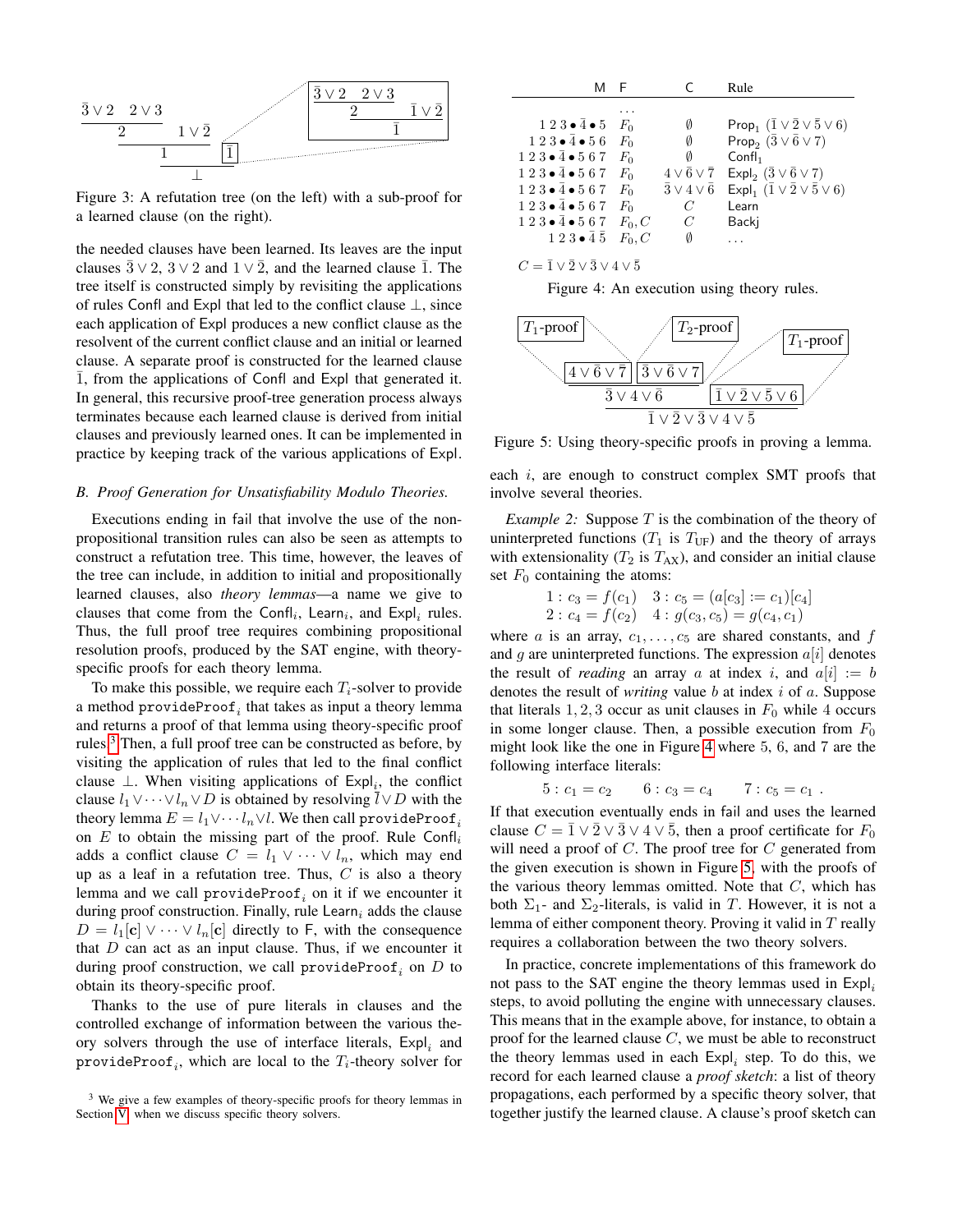be used later to produce a full proof as needed: each individual propagation is converted into a theory lemma via a call to the relevant solver's explain, method, and then a proof for that propagation is obtained via a call to  $\mathsf{provideProof}_i$ . These intermediate proofs are then composed into a proof for the learned clause, using resolution as in the example above. By keeping these proof sketches we have enough information to construct complete proofs later on. This process facilitates lazy proof generation for learned clauses, as we discuss next.

# IV. LAZY PROOF PRODUCTION

<span id="page-4-0"></span>In the previous section we saw that in order to produce proofs in a DPLL $(T)$  setting, each  $T_i$ -solver must be able to justify the theory lemmas it generates. In this section, we discuss a complementary question: *when* should it provide these justifications?

One approach, found in some solvers that support various forms of proof production [\[3\]](#page-7-18), [\[6\]](#page-7-19), is to prove each theory lemma *eagerly*, at the time it is generated. This has the advantage that proof production for each theory step typically incurs only a small overhead, and often boils down to recording the internal deductive process that the theory solver follows when generating the lemma. However, this greedy approach can be inefficient. During the solution phase, theory solvers usually produce numerous lemmas that end up not being used in deriving the empty clause, and so do not make it into the final refutation tree. Hence, any proofs produced for such lemmas are a waste of effort. As an alternative, we advocate a *lazy* approach where no proofs for theory lemmas are generated until the final refutation tree has been found. Then, the provideProof, methods are invoked only for those theory lemmas that appear as leaves in the tree.

For many of the benchmarks we tried, only a fraction of the thousands of theory lemmas generated during the solving phase are used in the final proof, so the savings from producing proofs for theory lemmas lazily can be significant. A disadvantage is that theory lemmas occurring in the final proof end up being processed twice: once when they are originally generated, and then again when producing the proof. Typically, this means that in addition to generating the proof, the theory solver will have to redo the deductive work that was required to generate each lemma in the first place.

Choosing an appropriate strategy depends on the particular theory solver in question. For some theory solvers reproving lemmas is cheap, making the lazy approach more suitable; for others, an eager approach may yield better results. Our experiments (in Section [VI\)](#page-6-0) indicate that, in the cases of  $T_{\text{UF}}$  and  $T_{\text{AX}}$ , the lazy approach fairs better. We discuss the particulars of our implementation in Section [V.](#page-4-1)

*Lazy Proofs and Rewrite Rules.* Modern SMT solvers make use of a large arsenal of rewrite rules aimed at simplifying formulas. These rules specify how and when to replace atoms and terms with simpler but equivalent versions, and applying them can significantly improve the performance of solvers. However, the simplification of even a single atom that appears in a theory lemma can interfere with lazy proof production, as illustrated by the following example, encountered while attempting to produce proofs for the SMT-LIB benchmarks [\[4\]](#page-7-7) in the theory  $T_{\rm ABV}$  combining arrays and bitvectors.

*Example 3:* Suppose that the  $T_{AX}$ -solver generates the theory lemma  $L_1$  :  $(b+1 = 1) \vee ((a[b+1] := x)[1] = a[1])$ , where  $a$  is an array and  $b$  is a fixed-width bitvector (for conciseness, we give here the lemma in non-purified form). Intuitively, this lemma says that if  $b+1 \neq 1$ , then writing x to  $a[b+1]$  does not alter the value of  $a[1]$ .  $L_1$  is valid in  $T_{AX}$ , and so the  $T<sub>AX</sub>$ -solver should be able to prove it.

In the lazy approach, the  $T_{AX}$ -solver is not asked to provide a proof for  $L_1$  right away. Now, suppose that during subsequent processing of the theory lemma, a bitvector rewrite rule is invoked, simplifying the atom  $b + 1 = 1$ to  $b = 0$ , and consequently transforming lemma  $L_1$  into  $L_2$  :  $(b = 0) \vee ((a[b + 1] := x)[1] = a[1])$ . This lemma is valid in  $T_{\rm ABV}$ , but not in  $T_{\rm AX}$ . Thus, when the time comes to produce a proof and the  $T_{AX}$ -solver is asked to prove  $L_2$ , it will fail to do so.

We can overcome this difficulty as follows. First, we extend the abstract DPLL(*T*) framework with the following, general rule, which allows theory solvers to rewrite literals:

$$
C = \{l \lor D\}
$$
  
Rewrite<sub>i</sub>  $\frac{\models_i \overline{l}_1 \lor \dots \lor \overline{l}_n \lor (l = l') \quad l_1, \dots, l_n \in M}{C := \{l' \lor D\}}$ 

We call the clause  $\overline{l}_1 \vee \cdots \vee \overline{l}_n \vee (l = l')$  above a *rewrite lemma*. During the solution phase, we keep track of the application of these rewrite rules to theory atoms. Whenever a theory atom that participates in a lemma is rewritten, we record this information in the lemma's proof sketch. Then, if and when we need to prove the (rewritten) lemma, we can separately prove the original lemma and each specific rewrite lemma used to rewrite it, and then combine their proofs into a proof for the rewritten lemma. In our example above, when we need to prove  $L_2$ , we first have the  $T_{AX}$ -solver prove the original lemma  $L_1$ , and then separately ask the  $T_{\rm BV}$ -solver to provide a proof for the equivalence  $(b + 1 = 1) = (b = 0)$ . These two proofs can then be combined to prove  $L_2$ , which is the actual leaf in the refutation tree. Observe that this technique is applicable even if there is a series of rewrites involving multiple theory solvers, because, according to the Rewrite<sub>i</sub> rule, each rewrite lemma used is valid in some individual theory.

Besides enabling proof production when rewrite rules are applied, this process also has a beneficial effect on *modularity*: it separates proofs for rewrite rules from those of the theory lemmas, thus simplifying proof production and improving proof legibility.

### V. THEORY-SPECIFIC PROOFS

<span id="page-4-1"></span>In the purely propositional case (as in Example [1\)](#page-2-3), a proof can always be constructed that consists of a sequence of applications of Boolean resolution, starting from the input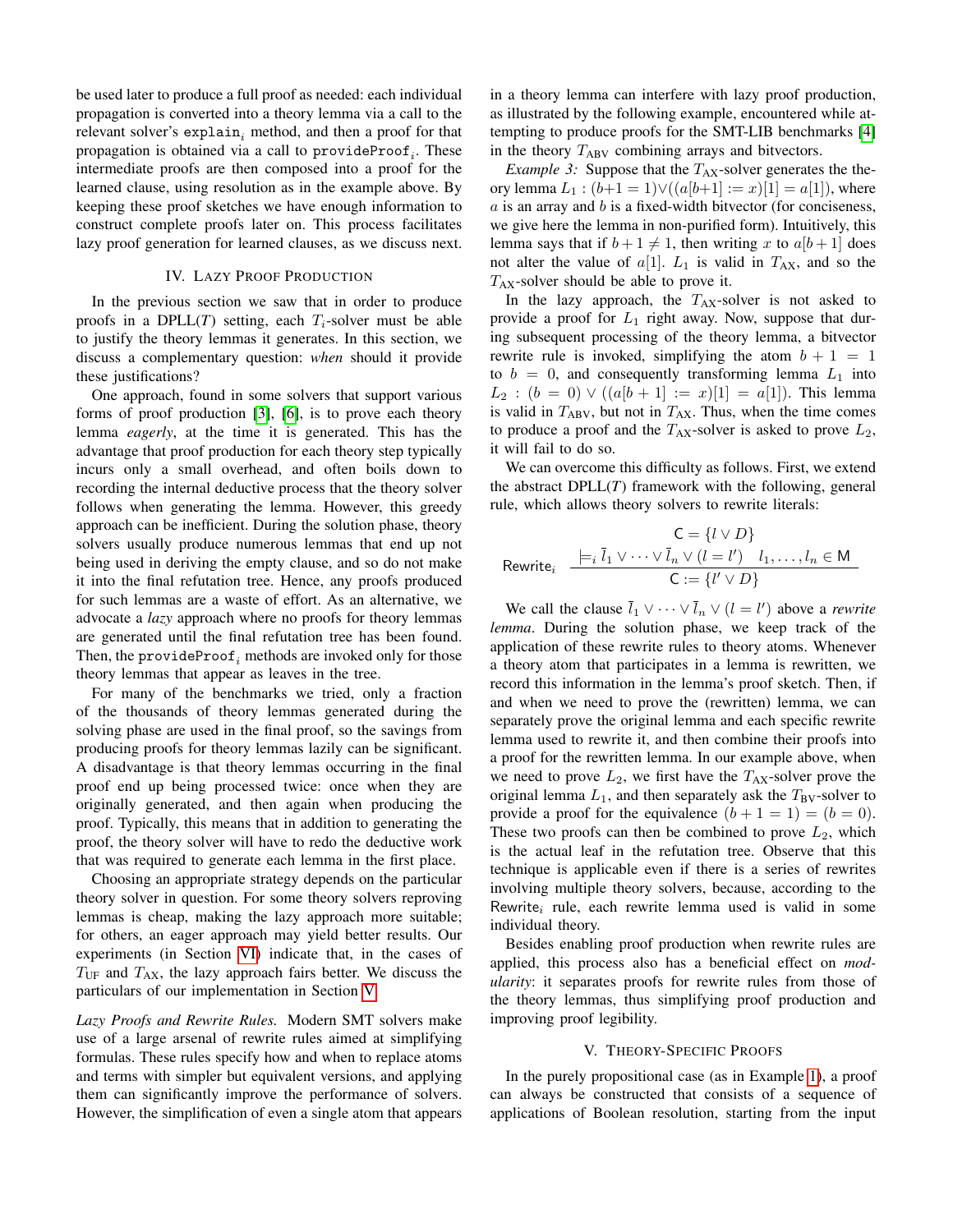clauses. In the non-propositional case, we saw that each theory solver must provide proofs for its theory lemmas. This requires additional instrumentation in the theory solvers as well as additional deduction rules and axioms beyond Boolean resolution. In this section, we discuss the construction of proof-producing theory solvers for three common theories: uninterpreted functions with equality  $(T_{\text{UF}})$ , arrays with extensionality  $(T_{AX})$  and fixed-width bitvectors  $(T_{BY})$ . In all theory solvers, it is more convenient to prove a theory lemma  $l_1 \vee \cdots \vee l_n$  by first proving the unsatisfiability of the set  $\{\bar{l}_1,\ldots,\bar{l}_n\}$ ; so we focus on the latter kind of proof here.

*Uninterpreted Functions.* A general scheme for a proofproducing T<sub>UF</sub>-solver was proposed by Fontaine *et al.* [\[14\]](#page-7-20). We follow a similar approach, briefly summarized below. Decision procedures for  $T_{\text{UF}}$  are normally based on congruence closure: the solver maintains an *equality graph* which partitions the terms appearing in the input constraints into equivalence classes. As the search progresses, equivalence classes get merged. Unsatisfiability is derived when two terms a and b from an input constraint  $a \neq b$  end up in the same equivalence class.

To produce a refutation tree, the  $T_{\text{UF}}$ -solver keeps track of all previously performed merges of equivalence classes. When it is asked to prove that  $a = b$  is a consequence of some of the input constraints (contradicting the input constraint  $a \neq b$ ), it backtracks through these merges and constructs a chain  $a = x_1 = \cdots = x_n = b$ , where each link is the result of an input constraint or an application of the congruence rule (deriving, for instance,  $f(x) = f(y)$  from  $x = y$ ) [\[14\]](#page-7-20). This chain can then be transformed into a proof tree whose leaves are input assertions and whose internal nodes are generated by the application of one of the following rules:

|           | Transitivity: from $x = y$ and $y = z$ derive $x = z$ |
|-----------|-------------------------------------------------------|
|           | Congruence: from $x = y$ derive $f(x) = f(y)$         |
| Symmetry: | from $x = y$ derive $y = x$                           |

<span id="page-5-0"></span>Figure [6](#page-5-0) depicts a refutation of the negation of the  $T_{\text{UF}}$  theory lemma  $(x \neq y) \vee (z \neq f(y)) \vee (f(x) = z)$  using those rules.

$$
\frac{x = y}{f(x) = f(y)} \text{ Cong. } \frac{z = f(y)}{f(y) = z} \text{ Symm.}
$$
  

$$
f(x) \neq z \qquad \qquad f(x) = z \qquad \qquad \text{Trans.}
$$

Figure 6: A refutation of  $\{x = y, z = f(y), f(x) \neq z\}.$ 

A convenient way to implement eager  $T_{\text{UF}}$  proof production is to instrument the  $T_{\text{UF}}$ -solver's explain function to produce, apart from an explanation clause, also a proof for that clause. However,  $T_{\text{UF}}$  is a prime candidate for lazy proof production: since the decision procedure in this case is very efficient, reproving previous lemmas is cheap. In the lazy approach, during proof construction, if we encounter a  $T_{\text{UF}}$  theory lemma  $l_1 \vee \ldots \vee l_n$ , we assert its negation to a *fresh* proof-producing instance of the  $T_{\text{UF}}$ -solver. This solver then constructs the proof as it derives a contradiction. Our experimental evaluation (see Section [VI\)](#page-6-0) suggests that the lazy approach is superior to the eager approach for  $T_{\text{UF}}$ .

*Arrays with Extensionality.* We now show how we can build on the procedure for  $T_{\text{UF}}$  to produce proofs for  $T_{\text{AX}}$ . An efficient decision procedure for  $T_{AX}$  [\[12\]](#page-7-21) uses congruence closure and maintains an equality graph, similarly to the  $T_{\text{UF}}$ case; however, it merges equivalence classes also as the result of array-specific axioms (proof rules with no premises):

- 1) Read-over-write 1: for any array  $a$ , indices  $i$  and  $j$  and element x, if  $i \neq j$  then  $(a[i] := x)[j] = a[j]$ .
- 2) Read-over-write 2:  $(a[i] := x)[i] = x$ .

The first axiom guarantees that writing to index  $i$  does not change the value at a different index  $i$ , and the second guarantees that written values persist. A third axiom states that disequal arrays must differ in at least one cell:

3) Extensionality: for any two arrays a and b, if  $a \neq b$  then there exists a k such that  $a[k] \neq b[k]$ .

Observe that, unlike in the  $T_{\text{UF}}$  case, an unsatisfiable set of constraints here does not have to include one of the form  $a \neq$ b, since disequalities can also be deduced by the extensionality axiom. A contradiction is reached when two contradictory literal,  $a = b$  and  $a \neq b$ , are derived.

Instrumenting a  $T_{AX}$ -solver to produce proof trees based on these axioms again consists of collecting the reasons for the merges of equivalence classes. In particular, any application of Read-over-write 1 and Extensionality contains a sub-proof for the axiom's guard—respectively,  $i \neq j$  and  $a \neq b$ .

<span id="page-5-1"></span>Figure [7](#page-5-1) depicts a refutation of the negation of the  $T_{AX}$ theory lemma  $(i = j) \vee ((a[j] := y)[i] \neq x) \vee (a[i] = x)$ using the first read-over-write (*RoW*) axiom.

$$
\frac{i \neq j \quad (a[j] := y)[i] = x}{\frac{a[i] = x}{\frac{a[i] = x}{\frac{a[i] \neq x}{\frac{a[i] = x}{\frac{a[i] = x}{\frac{a[i] = x}{\frac{a[i] = x}{\frac{a[i] = x}{\frac{a[i] = x}{\frac{a[i] = x}{\frac{a[i] = x}{\frac{a[i] = x}{\frac{a[i] = x}{\frac{a[i] = x}{\frac{a[i] = x}{\frac{a[i] = x}{\frac{a[i] = x}{\frac{a[i] = x}{\frac{a[i] = x}{\frac{a[i] = x}{\frac{a[i] = x}{\frac{a[i] = x}{\frac{a[i] = x}{\frac{a[i] = x}{\frac{a[i] = x}{\frac{a[i] = x}{\frac{a[i] = x}{\frac{a[i] = x}{\frac{a[i] = x}{\frac{a[i] = x}{\frac{a[i] = x}{\frac{a[i] = x}{\frac{a[i] = x}{\frac{a[i] = x}{\frac{a[i] = x}{\frac{a[i] = x}{\frac{a[i] = x}{\frac{a[i] = x}{\frac{a[i] = x}{\frac{a[i] = x}{\frac{a[i] = x}{\frac{a[i] = x}{\frac{a[i] = x}{\frac{a[i] = x}{\frac{a[i] = x}{\frac{a[i] = x}{\frac{a[i] = x}{\frac{a[i] = x}{\frac{a[i] = x}{\frac{a[i] = x}{\frac{a[i] = x}{\frac{a[i] = x}{\frac{a[i] = x}{\frac{a[i] = x}{\frac{a[i] = x}{\frac{a[i] = x}{\frac{a[i] = x}{\frac{a[i] = x}{\frac{a[i] = x}{\frac{a[i] = x}{\frac{a[i] = x}{\frac{a[i] = x}{\frac{a[i] = x}{\frac{a[i] = x}{\frac{a[i] = x}{\frac{a[i] = x}{\frac{a[i] = x}{\frac{a[i] = x}{\frac{a[i] = x}{\frac{a[i] = x}{\frac{a[i] = x}{\frac{a[i] = x}{\frac{a[i] = x}{\frac{a[i] = x}{\frac{a[i] = x}{\frac{a[i] = x}{\frac{a[i] = x}{\frac{a[i] = x}{\frac{a[i] = x}{\frac{a[i] = x}{\frac{a[i] = x}{\frac{a[i] = x
$$

Figure 7: Refutation of  $\{i \neq j, (a[j] := y)[i] = x, a[i] \neq x\}.$ 

Eager proof production can be achieved as in the  $T_{\text{UF}}$ case. For lazy proof production, we can again instantiate a fresh copy of the solver for every lemma that we need to prove. However, in this case, reproving lemmas from scratch does not suffice. The problem is due to the Extensionality axiom. Consider a case where we need to reprove an instance  $(a = b) \vee (a[k] \neq b[k])$  of that axiom, where k is a free constant witnessing the disequality  $a \neq b$ . If we attempt to lazily prove this lemma by instantiating a fresh  $T_{AX}$ solver and asserting to it the set  $\{a \neq b, a[k] = b[k]\}$ , it will be unable to refute it (simply because, by itself, it is not unsatisfiable). This problem can be overcome by some simple bookkeeping during the solution phase: whenever the Extensionality axiom is used, we record that  $k$  is a witness for  $a \neq b$ ; later, during lazy proof production, we ensure that the same k is used to witness  $a \neq b$  in the fresh solver. Again, our experiments (see Section [VI\)](#page-6-0) suggest that, despite this extra bookkeeping, the lazy approach is superior to the eager approach for  $T_{AX}$ .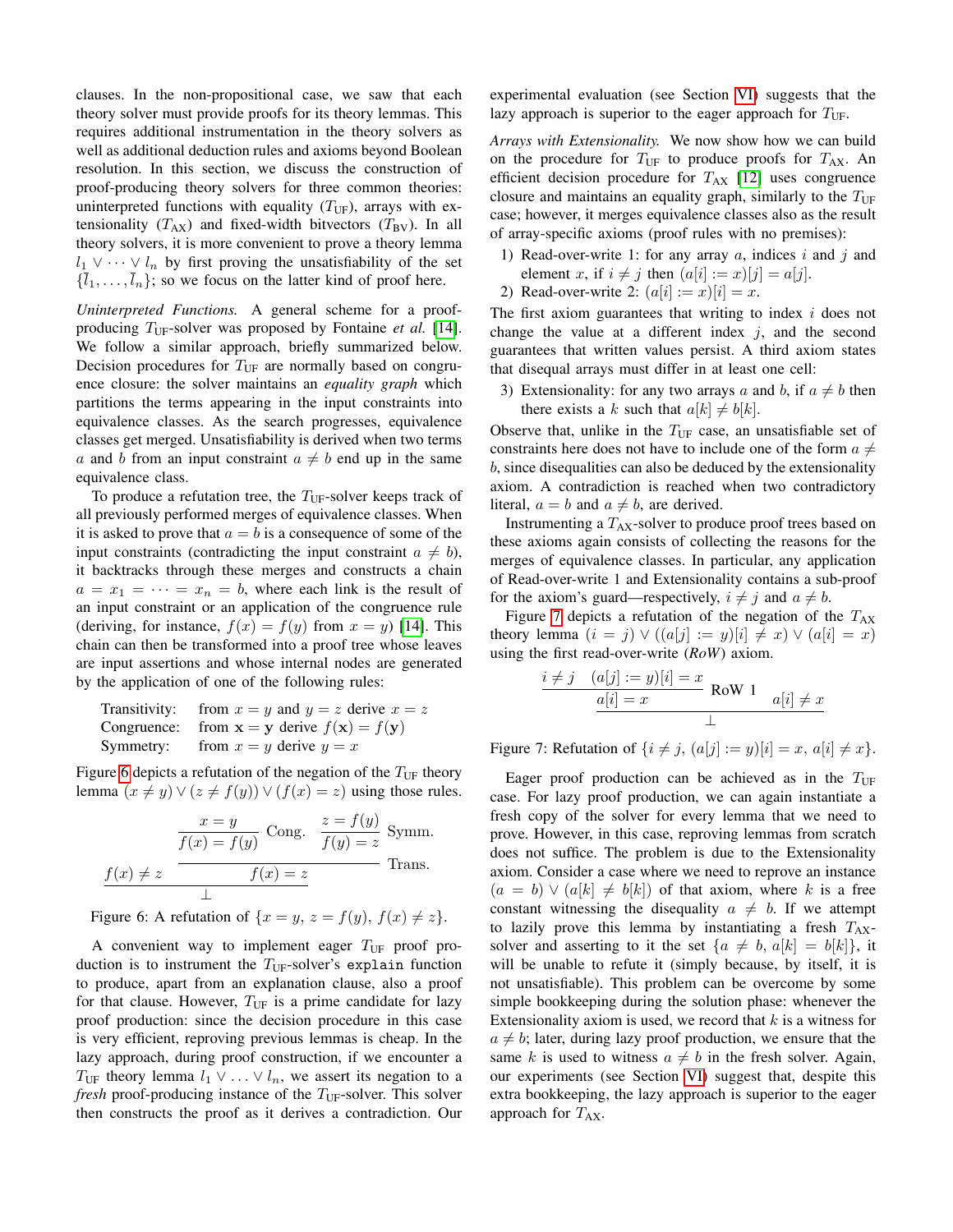*Bitvectors.* We discuss proof generation for the theory  $T_{BV}$  of fixed-width bitvectors thoroughly in our previous work [\[15\]](#page-7-5), so we provide here only a short recap, for completeness. Theory solvers for this theory make extensive use of *bit-blasting*: they transform a bitvector formula  $\varphi$  into an equisatisfiable propositional formula  $\varphi^{BB}$ , in which fresh Boolean variables represent the values of individual bitvector bits. An internal SAT solver then checks the satisfiability of  $\varphi^{BB}$ , and a proof for its unsatisfiability can be translated into a proof for the unsatisfiability of the original  $\varphi$ .

A small example appears in Figure [8.](#page-6-1) It depicts a bitblasting refutation for the negation of  $T_{\rm BV}$  lemma  $(b_1 \neq b_2)$  $(b_2) \vee (b_2 \neq 10) \vee (b_1 \neq 00)$ , where  $b_1$  and  $b_2$  are bitvectors of size 2. The three equalities in the lemma are bit-blasted, via application of the *BB* rule, to derive equalities over some of their constituent bits (denoted here by an array-like notation); these equalities are then used to derive a contradiction.

<span id="page-6-1"></span>
$$
\frac{b_1 = b_2}{b_1[1] = b_2[1]} \text{ BB} \quad \frac{b_2 = 10}{b_2[1] = 1} \text{ BB}
$$
  

$$
\frac{b_1 = 00}{b_1[1] = 1} \text{ Trans.} \quad \frac{b_1 = 00}{b_1[1] = 0} \text{ BB}
$$

Figure 8: A refutation of  ${b_1 = b_2, b_2 = 10, b_1 = 00}.$ 

Bitvector lemmas are proved semi-lazily, in the following sense. During the solution phase, the  $T_{\rm BV}$ -solver's internal SAT solver is instrumented to eagerly record any conflict that it discovers. Later, when a lemma needs to be proved because it appears in the refutation tree, the bit-level conflicts that prove it have already been recorded and can be used. While most of the work is thus done eagerly, one part is still performed lazily: the proof of the bit-blasting process itself, i.e., the part of the proof connecting  $\varphi$  to  $\varphi^{BB}$ , is reproduced lazily only for participating lemmas.

Our motivation for eagerly recording the internal SAT solver's conflicts is that reproducing a  $T_{\rm BV}$  theory lemma with no information would require re-bit-blasting and re-solving, a potentially very expensive process.

## VI. EVALUATION

<span id="page-6-0"></span>For evaluation purposes we implemented our proof gen-eration approach in CVC4 [\[2\]](#page-7-6). Proof generation for  $T_{\text{BV}}$ was implemented as part of previous work [\[15\]](#page-7-5). For this evaluation, we extended CVC4 with both eager and lazy proof generation capabilities for  $T_{\text{UF}}$  and  $T_{\text{AX}}$ . We also completed the instrumentation of the  $DPLL(T)$  engine as described in Section [III,](#page-2-0) enabling it to handle any combination of the three theories above. Support for proving rewrite rules is still under development, and so for the purposes of this evaluation rewrite rules are treated as axioms, i.e. are given without finegrained justification. However, the rewrite rules do appear in separate lemmas outside the main proof as discussed in Section [IV,](#page-4-0) and their usage in other parts of the proof is checked for correctness. All changes have been integrated into the master branch of CVC4, which is available online through CVC4's GitHub repository at [https://github.com/CVC4.](https://github.com/CVC4)

CVC4 outputs the proofs it generates as terms in the *Logical Framework with Side Conditions* (*LFSC*) [\[24\]](#page-7-22). Based on a simply typed  $\lambda$ -calculus with dependent types, LFSC reduces proof checking to type checking: proof rules are encoded as (higher-order) constants, with their premises and conclusions encoded as types, and a proof is a term whose constants are proof-rule names. An LFSC checker takes as input a proof term t and a *signature* S, a collection of type and constant declarations that includes the various proof rules, and checks that  $t$  is well-typed with respect to  $S$ . We extended the signature S from Hadarean *et al.* [\[15\]](#page-7-5) to support the  $T_{\text{UF}}$ and  $T_{AX}$  rules mentioned in Section [V.](#page-4-1)

We first compared the lazy and eager proof generation approaches for  $T_{\text{UF}}$  and  $T_{\text{AX}}$ . Figure [9](#page-6-2) shows the results on all QF\_UF and QF\_AX benchmarks from the SMT-LIB library [\[4\]](#page-7-7). For QF UF benchmarks, the eager approach was slower than the lazy one on almost all instances and incurred an average performance overhead of 30%. For QF AX benchmarks, the eager approach was 25% slower on average. Both cases thus indicate a clear advantage for the lazy approach.

<span id="page-6-2"></span>

Figure 9: Eager vs. Lazy proof production runtimes, in seconds.

We then ran a more extensive experiment to test our ability to correctly generate and check proofs (lazily for the  $T_{\text{UF}}$  and  $T_{\text{AX}}$  solvers) for unsatisfiable benchmarks from all the relevant logics (including theory combinations) in the SMT-LIB library [\[4\]](#page-7-7): QF UF, QF AX, QF BV, QF UFBV, QF ABV and QF AUFBV. Table [I](#page-7-23) shows the results. The *Default* columns describe the performance of CVC4 with proof production disabled; the *Generate and Check Proof* and *Generate Proof* columns describe performance when producing a proof with and without checking it, respectively. Also shown in the table are results on a set of industrial QF\_ABV benchmarks encoding symbolic execution problems, which were provided to us by collaborators from GrammaTech, Inc. These results appear in the row labeled *Symbolic Execution*.

CVC4 was able to produce proofs for over 99% of all instances that it could solve without proof generation. We were similarly able to check most of the generated proofs using LFSC's external proof checker. In the future, we plan to improve proof checking time by optimizing the LFSC checker and using more efficient LFSC encodings for our proofs.